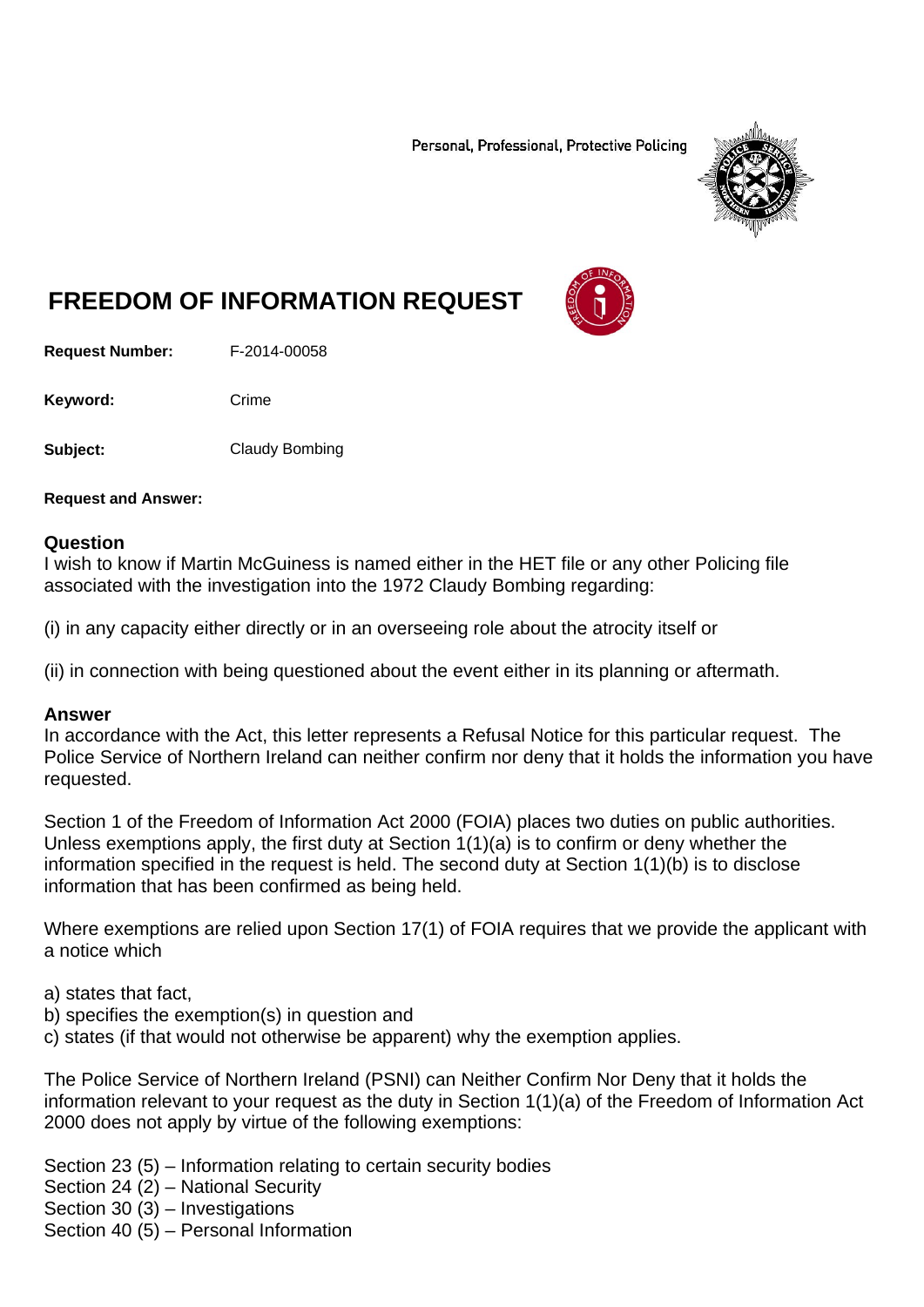Section 23 is an absolute class-based exemption which means that the legislators have decided that there is no requirement to evidence harm or perform a Public Interest Test (PIT).

Section 40 is also an absolute class-based exemption. Section 40, personal data, is governed by other law (The Data Protection Act 1998).

The release of information under Freedom of Information is a release into the public domain, and not just to an individual. To confirm that the PSNI hold the requested information would in fact amount to a release into the public domain of personal information about an individual therefore their data protection rights would be breached by confirming or denying the information requested.

Section 24 is a qualified and prejudice based exemption which means that the legislators have determined that a Harm Test and a Public Interest Test are required. Section 30 is a qualified and class based exemption and legislators have determined that it is only necessary for the public authority to conduct a public interest test.

The harm test and public interest tests are detailed below.

## **Harm for Sections 24 and 30**

The essence of the work undertaken by the PSNI is to protect both individuals and society as a whole. The requested information if held relates to National Security and may contain detail about operational methodology and intelligence assessment. Confirmation or denial that the requested information is or is not held would also have an adverse impact on the ability of the PSNI to protect the community, who are at risk from the current terrorist threat. In addition by confirming or denying what is held would adversely impact on ongoing investigations. Premature release of information, whether held or not, may lead to trial by media.

## **S24 (2) - National Security.**

## Factors favouring Confirming or Denying

To confirm or deny that the PSNI holds the requested information would allow the public to gauge how appropriately the PSNI is carrying out their national security responsibilities. It would provide appropriate transparency and reassurance that any information has been effectively followed up and that anyone suspected of involvement was fully investigated.

## Factors Against Confirming or Denying

Confirmation or denial would present a high risk in that those responsible for the bombing at the time would be able to act on the information released thereby jeopardising the security or infrastructure of the United kingdom. They would be able to do this by identifying whether their actions have been detected and gain an understanding of how much or how little intelligence the PSNI has in relation to this bombing.

## **Section 30 (3) Investigations.**

## Factors Favouring Confirming or Denying

There is a high public interest in knowing that police investigations are being carried out efficiently and effectively. Confirmation or denial that the requested information is held could promote public trust in providing transparency, whilst demonstrating openness and accountability into the level of investigations which took place at the time of the incident.

## Factors Against Confirming or Denying

Routine confirmation or denial about the level of information held in any current police investigation could seriously undermine the investigation and adversely prejudice the detection of crime and the prosecution of offenders. The investigation into the Claudy Bombing is still open and ongoing and therefore the PSNI consider that the release of any information which would identify whether or not someone was of interest to the PSNI in this investigation would lead to the investigation being